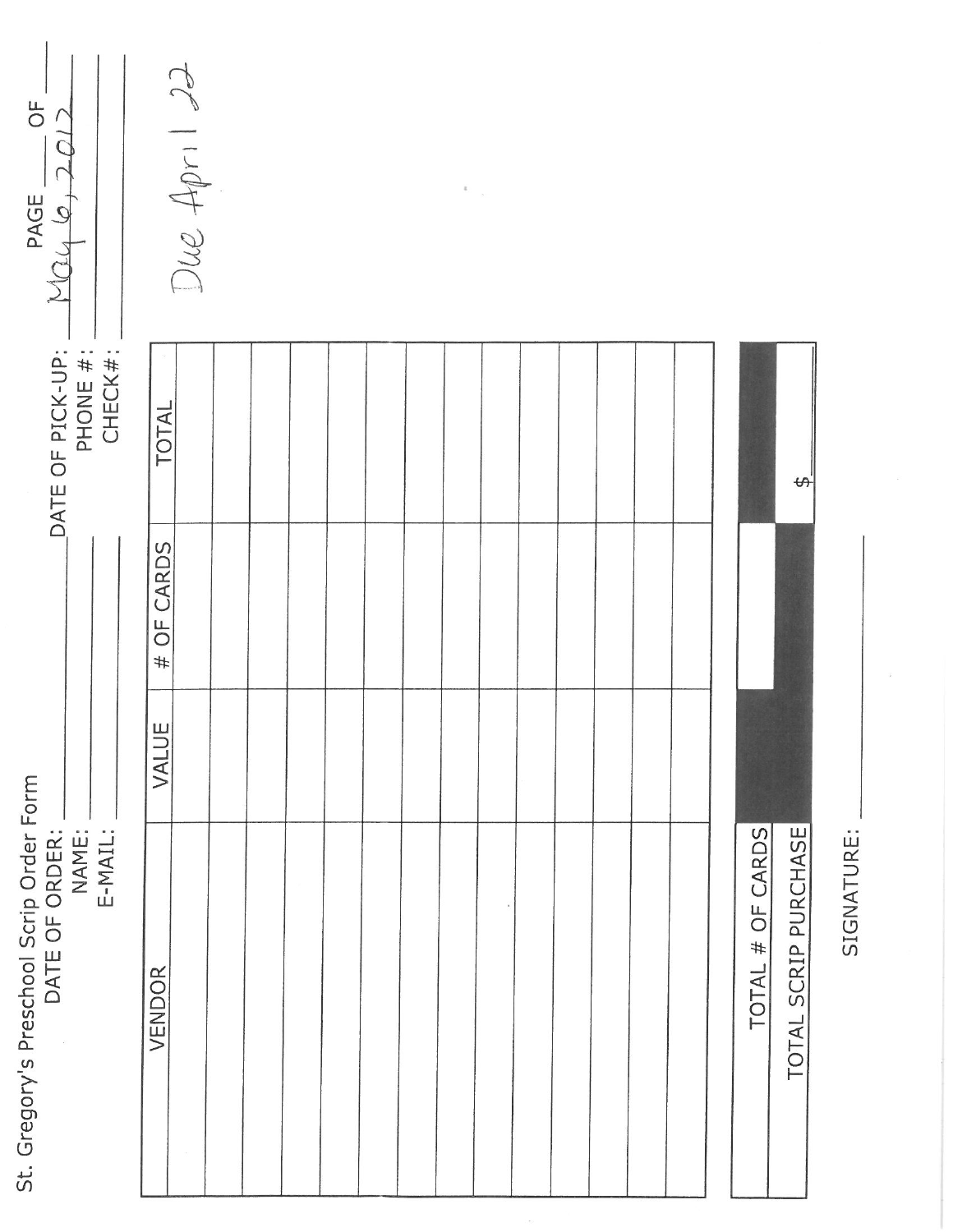| -Vendor                                      | \$ Amount | $\%$                | Capital Grille, The (Darden Card \$25)      | 25   | 9.0%  |
|----------------------------------------------|-----------|---------------------|---------------------------------------------|------|-------|
|                                              |           | Donated             | Capitol Chop House (Marcus Theatres $\&$    | 25   | 9.0%  |
|                                              |           |                     | Caribou Coffee \$10                         | 10   | 8.0%  |
| Aeropostale \$25                             | 25        | 8.0%                | Carlton Hair Intl. \$25 (Regis Salon \$25)  | 25   | 8.0%  |
| Afterthoughts \$10 (Claire's Boutique \$10)  | 10        | 9.0%                | Carrs \$25 (Dominicks \$25)                 | 25   | 4.0%  |
| Amazon.com \$100                             | 100       | 4.0%                | Carson Pirie Scott \$100                    | 100  | 9.0%  |
| Amazon.com \$25                              | 25        | 4.0%                | Carson Pirie Scott \$25                     | 25   | 9.0%  |
| AMC \$6.50                                   | 6.5       | 4.0%                | Catherine's \$25 (Fashion Bug \$25)         | 25   | 7.0%  |
|                                              |           |                     |                                             | 25   | 9.0%  |
| AMC \$25 Gift Card                           | 25        | 8.0%                | Champps Rest \$25                           | 25   |       |
| AMC Gold \$8.00                              | 8         | 4.0%                | Champs Sports \$25 (Footlocker \$25)        |      | 8.0%  |
| American Airlines \$100                      | 100       | 4.0%                | Charley's Crab \$20 (Landry's Gift Card     | 20   | 9.0%  |
| American Eagle \$25                          | 25        | 9.0%                | Chart House \$20 (Landry's Gift Card \$20)  | 20   | 9.0%  |
| Amoco \$50 (BP Gas Card \$50)                | 50        | 1.5%                | Cheesecake Factory \$25                     | 25   | 3.0%  |
| Antico Posto \$25 (Lettuce Entertain You     | 25        | 13.0%               | Chequers \$25 (Houlihans \$25)              | 25   | 8.0%  |
| Applebee's \$10                              | 10        | 8.0%                | Chevron                                     | 50   | 2.0%  |
| Applebee's \$25                              | 25        | 8.0%                | Chevron                                     | 250  | 2.5%  |
| Aquarium Seafood \$20 (Landry's Gift         | 20        | 9.0%                | Childrens Place, The \$25                   | 25   | 13.0% |
| Arby's $$10$                                 | 10        | 8.0%                | Chili's \$25                                | 25   | 11.0% |
| athleta.com (Options Gift Card \$25)         | 25        | 9.0%                | Chipotle Mexican Grill \$10                 | 10   | 11.0% |
| Auto Zone \$25                               | 25        | 7.0%                | Choice Hotels \$25                          | 25   | 4.0%  |
|                                              |           |                     |                                             | 25   | 6.0%  |
| B. Dalton \$10 (Barnes & Noble \$10)         | 10        | 9.0%                | Chophouse & Brewery $$25$                   |      |       |
| Babies R Us \$20 (Toys R Us \$20)            | 20        | 2.0%                | Chuck E Cheese \$10                         | 10   | 8.0%  |
| Babin's Seafood House \$20 (Landry's Gift    | 20        | 9.0%                | Cinema 12 \$10 (Classic Cinema Theatres     | 10   | 9.0%  |
| Bahama Breeze \$25 (Darden Card \$25)        | 25        | 9.0%                | Cineplex $(AMC $ 6.50)$                     | 6.5  | 4.0%  |
| Baja Fresh \$10                              | 10        | 7.0%                | Cineplex Odeon \$25 (AMC \$25 Gift Card)    | 25   | 8.0%  |
| Banana Republic \$25 (Options Gift Card      | 25        | 14.0%               | Circle K \$50                               | 50   | 2.0%  |
| Barnes & Noble \$10                          | 10        | 9.0%                | Circle K \$100                              | 100  | 2.0%  |
| Barnes & Noble \$25                          | 25        | 9.0%                | Claire's Boutique \$10                      | 10   | 9.0%  |
| Bass Pro \$25                                | 25        | 9.0%                | Clarion (Choice Hotels \$25)                | 25   | 4.0%  |
| Bath & Body Works \$10                       | 10        | 14.0%               | Clarion (Choice Hotels \$100)               | 100  | 4.0%  |
| Bath & Body Works \$25                       | 25        | 14.0%               | Classic Cinema Theatres \$10                | 10   | 9.0%  |
|                                              | 25        | 8.0%                | Cold Stone Creamery \$10                    | 10   | 9.0%  |
| Beauty Bar \$25 (Regis Salon \$25)           |           |                     |                                             |      |       |
| Bed Bath & Beyond \$25                       | 25        | 6.0%                | Columbia \$25                               | 25   | 13.0% |
| Bed Bath & Beyond \$100                      | 100       | 6.0%                | Comfort Inn (Choice Hotels \$25)            | 25   | 4.0%  |
| Ben Pao \$25 (Lettuce Entertain You \$25)    | 25        | 13.0%               | Comfort Inn (Choice Hotels \$100)           | 100  | 4.0%  |
| Bergners (Carson Pirie Scott \$25)           | 25        | 9.0%                | Comfort Suites (Choice Hotels \$25)         | 25   | 4.0%  |
| Best Buy \$100                               | 100       | 3.0%                | Comfort Suites (Choice Hotels \$100)        | 100  | 4.0%  |
| Best Buy \$25                                | 25        | 3.0%                | Container Store, The \$25                   | 25   | 9.0%  |
| Best Cuts \$25 (Regis Salon \$25)            | 25        | 8.0%                | Costco Membership Cert \$50                 | 50   | 25.0% |
| Big Bowl \$25 (Lettuce Entertain You \$25)   | 25        | 13.0%               | Country Buffet \$25 (Old Country Buffet     | 25   | 4.0%  |
| Blockbuster \$10                             | 10        | 7.0%                | Courtyard \$100 (Marriott Gift Cards \$100) | 100  | 8.0%  |
| Blockbuster Night Card \$12.00               | 12        | 17.0%               | Courtyards \$50 (Marriott Gift Cards \$50)  | 50   | 8.0%  |
| Bonefish Grill \$25 (Outback \$25)           | 25        | 8.0%                | Crab House, The (Landry's Gift Card \$20)   | 20   | 9.0%  |
| Bon-Ton (Carson Pirie Scott \$25)            | 25        | 9.0%                | Cracker Barrel \$10                         | 10   | 9.0%  |
| Bookstar \$10 (Barnes & Noble \$10)          | 10        | 9.0%                | Cracker Barrel \$25                         | 25   | 9.0%  |
|                                              |           |                     |                                             | 100  | 6.0%  |
| Bookstop \$10 (Barnes & Noble \$10)          | 10        | 9.0%                | Crate & Barrel \$100                        |      |       |
| BoRics \$25 (Regis Salon \$25)               | 25        | 8.0%                | Crate & Barrel \$25                         | 25   | 6.0%  |
| <b>Boston Market \$10</b>                    | 10        | 13.0%               | <b>CVS \$100</b>                            | 100  | 4.0%  |
| Boston Store, The (Carson Pirie Scott) \$25) | 25        | 9.0%                | CVS Pharmacy \$25                           | 25   | 4.0%  |
| BP Gas Card \$100                            | 100       | 1.5%                | DSW Shoes \$25                              | 25   | 9.0%  |
| BP Gas Card \$50                             | 50        | 1.5%                | Dairy Queen \$10                            | 10   | 4.0%  |
| Brasserie Jo \$25 (Lettuce Entertain You     | 25        | 13.0%               | Dave & Buster \$25                          | 25   | 14.0% |
| Braxton Bar & Grill \$25 (Houlihans \$25)    | 25        | 8.0%                | Dell Computers \$100                        | 100  | 4.0%  |
| Brenner's Steakhouse \$20 (Landry's Gift     | 20        | 9.0%                | Denny's \$10                                | 10   | 7.0%  |
| Bristol Bar \$25 (Houlihans \$25)            | 25        | 8.0%                | Denny's \$25                                | 25   | 7.0%  |
| Bristol Seafood Grill \$25 (Houlihans \$25)  | 25        | 8.0%                | Di Pescara \$25 (Lettuce Entertain You      | 25   | 13.0% |
| <b>Brunswick Zone \$10</b>                   | 10        | 8.0%                | Dicks Sporting Goods \$25                   | 25   | 6.0%  |
| Buca di Beppo \$25                           | 25        | 8.0%                | Disney Cruise Line (Disney Gift Card        | 100  | 2.0%  |
|                                              |           |                     |                                             | 25   | 2.0%  |
| Buffalo Wild Wings \$25                      | 25        | 7.0%                | Disney Cruise Line (Disney Gift Card        |      |       |
| <b>Build A Bear Workshop \$25</b>            | 25        | 8.0%                | Disney Gift Card \$100                      | 100  | 2.0%  |
| Build-A-Dino (Build A Bear Workshop          | 25        | 8.0%                | Disney Gift Card \$1000                     | 1000 | 2.0%  |
| Buona Gift Card \$10                         | 10        | 8.0%                | Disney Gift Card \$25                       | 25   | 2.0%  |
| Burger King \$10                             | 10        | 4.0%                | Disney Gift Card \$500                      | 500  | 2.0%  |
| <b>Burlington Coat Factory \$25</b>          | 25        | 8.0%                | Disney Hotel (Disney Gift Card \$100)       | 100  | 2.0%  |
| Cabellas \$25                                | 25        | $\overline{11.0\%}$ | Disney Hotels (Disney Gift Card \$25)       | 25   | 2.0%  |
| Cabellas \$100                               | 100       | 11.0%               | Disney Store (Disney Gift Card \$25)        | 25   | 2.0%  |
| Cadillac \$20 (Landry's Gift Card \$20)      | 20        | 9.0%                | Disneyland Resort (Disney Gift Card)        | 100  | 2.0%  |
| Cafe Ba Ba Reeba \$25 (Lettuce Entertain     | 25        | 13.0%               | Disneyland Resort (Disney Gift Card \$25)   | 25   | 2.0%  |
| Cali Pizza Kitchen \$25                      | 25        | 4.0%                | DisneyShopping.com (Disney Gift Card        | 100  | 2.0%  |
|                                              |           |                     |                                             |      |       |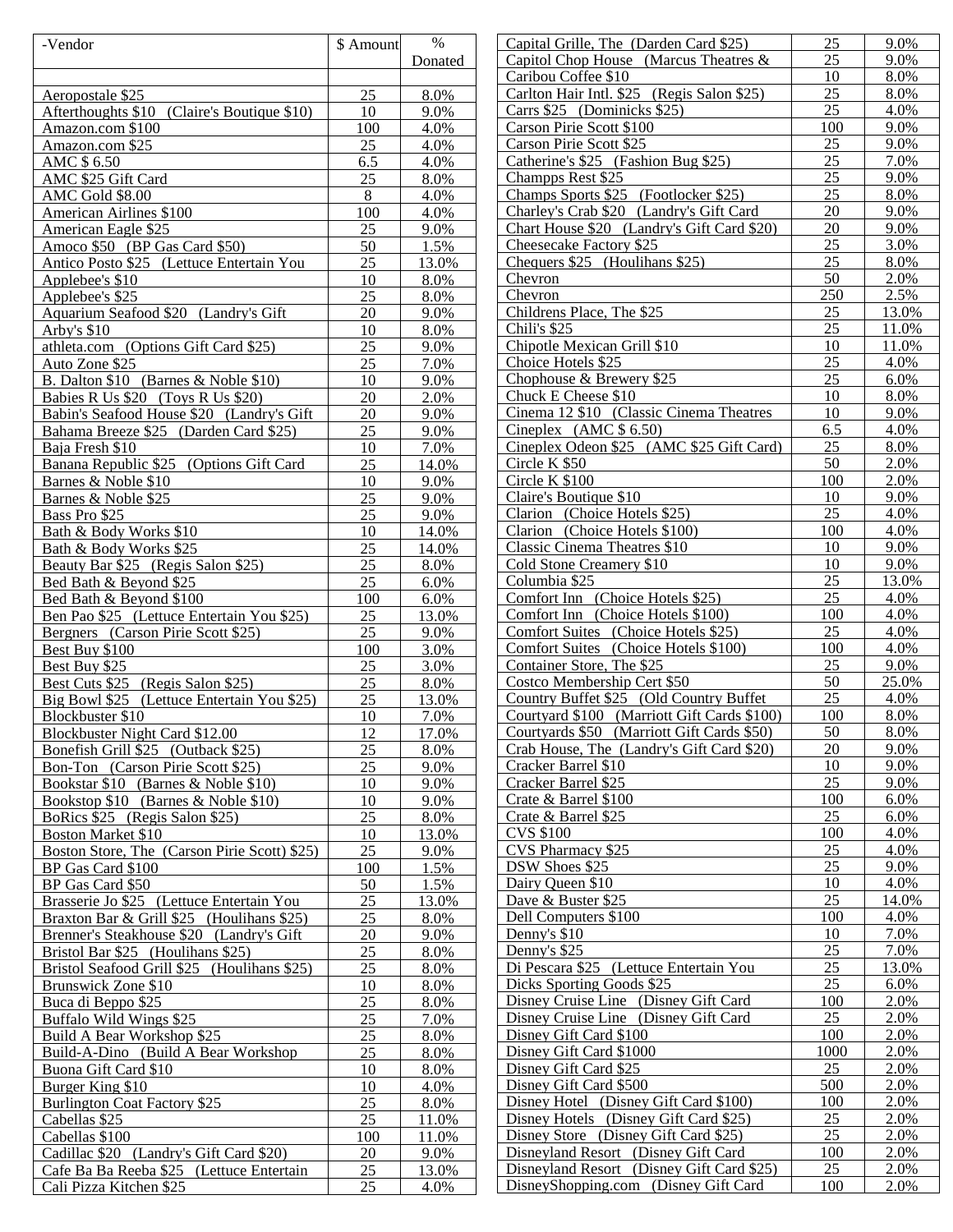| DisneyShopping.com (Disney Gift Card)         | 25              | 2.0%  | Hard Rock Cafe \$25                        | 25  | 8.0%  |
|-----------------------------------------------|-----------------|-------|--------------------------------------------|-----|-------|
| Dominicks \$100                               | 100             | 4.0%  | Harry & David \$25                         | 25  | 14.0% |
| Dominicks \$25                                | 25              | 4.0%  | Head Start Hair Care \$25 (Regis Salon     | 25  | 8.0%  |
| Domino's Pizza \$10                           | 10              | 8.0%  | Herbergers (Carson Pirie Scott \$25)       | 25  | 9.0%  |
| Don&Charlie's \$25 (Lettuce Entertain You     | 25              | 13.0% | Hilton Madison Monona Terrace (Marcus      | 25  | 9.0%  |
| Doubleday \$10 (Barnes & Noble \$10)          | 10              | 9.0%  | Hilton Milwaukee City Center (Marcus       | 25  | 9.0%  |
| Downtown Aquarium \$20 (Landry's Gift         | 20              | 9.0%  | Hilton-Galveston (Landry's Gift Card \$20) | 20  | 9.0%  |
| Dunkin Donuts \$10                            | 10              | 4.0%  | Holiday Hair \$25 (Regis Salon \$25)       | 25  | 8.0%  |
|                                               |                 |       |                                            | 20  |       |
| Dunkin Donuts \$25                            | 25              | 4.0%  | Holiday Inn-Galveston (Landry's Gift Card  |     | 9.0%  |
| Dunkin Donuts \$5                             | 5               | 4.0%  | Home Depot \$100                           | 100 | 4.0%  |
| EB Games (Game Stop \$25)                     | 25              | 3.0%  | Home Depot \$25                            | 25  | 4.0%  |
| EBgames.com (Game Stop \$25)                  | 25              | 3.0%  | Home Depot \$500                           | 500 | 4.0%  |
| EBX (Game Stop \$25)                          | 25              | 3.0%  | Home Run Inn \$25                          | 25  | 19.0% |
| Eddie Bauer \$25                              | 25              | 9.0%  | Home Shopping Network \$25                 | 25  | 9.0%  |
| Edwardo's \$10                                | 10              | 9.0%  | Homegoods \$25                             | 25  | 7.0%  |
| Egg Harbor \$15                               | 15              | 4.0%  | Hometown Buffet \$25 (Old Country          | 25  | 4.0%  |
| Eiffel Towers \$25 (Lettuce Entertain You     | 25              | 13.0% | Honey Baked Ham \$20                       | 20  | 9.0%  |
| Elder-Beerman (Carson Pirie Scott \$25)       | 25              | 9.0%  | Hotel Phillips (Marcus Theatres & Resorts  | 25  | 9.0%  |
| Electronic Boutique (Game Stop \$25)          | 25              | 3.0%  | Houlihans \$25                             | 25  | 8.0%  |
| Elk Grove Theatre \$10 (Classic Cinema        | 10              | 9.0%  | HUB 51 (Lettuce Entertain You \$25)        | 25  | 13.0% |
|                                               |                 |       |                                            |     |       |
| eSkape Entertainment Ctr \$25                 | 25              | 19.0% | Hyatt \$100                                | 100 | 8.0%  |
| Everest \$25 (Lettuce Entertain You \$25)     | 25              | 13.0% | Hyatt Hotels \$25                          | 25  | 8.0%  |
| $Expo$100$ (Home Depot \$100)                 | 100             | 4.0%  | Icing \$10 (Claire's Boutique \$10)        | 10  | 7.0%  |
| Expo\$500 (Home Depot \$500)                  | 500             | 4.0%  | Inn at the Ballpark (Landry's Gift Card    | 20  | 9.0%  |
| Express \$25                                  | 25              | 10.0% | Intercontinental Milwaukee (Marcus         | 25  | 9.0%  |
| Exxon \$50                                    | 50              | 2.0%  | <b>IHOP \$25</b>                           | 25  | 8.0%  |
| Fairfield Inn \$100 (Marriott Gift Cards      | 100             | 8.0%  | iTunes \$15                                | 15  | 3.0%  |
| Fairfield Inn \$50 (Marriott Gift Cards \$50) | 50              | 8.0%  | iTunes \$25                                | 25  | 3.0%  |
| Fairmont Hotels \$100                         | 100             | 14.0% | J. Gilberts Wood Fired Steaks (Houlihans   | 25  | 8.0%  |
| Famous Dave's \$25                            | 25              | 8.0%  | <b>J.Jill \$25</b>                         | 25  | 9.0%  |
| Famous Hair \$25 (Regis Salon \$25)           | 25              | 8.0%  | JCPenney \$100                             | 100 | 5.0%  |
| Fandango \$10                                 | 10              | 9.0%  | JCPenney \$25                              | 25  | 5.0%  |
| Fannie May \$20                               | 20              | 24.0% | Jean Louis David \$25 (Regis Salon \$25)   | 25  | 8.0%  |
| Fashion Bug \$25                              | 25              | 8.0%  | Jewel Foods Gift Card \$25                 | 25  | 4.0%  |
|                                               | 25              |       |                                            | 100 |       |
| Fiesta Salons \$25 (Regis Salon \$25)         |                 | 8.0%  | Jewel Foods Gift Cards \$100               |     | 4.0%  |
| Finish Line \$25 NEW                          | 25              | 10.0% | Jiffy Lube \$25                            | 25  | 9.0%  |
| Fire Mountain \$25 (Old Country Buffet)       | 25              | 4.0%  | JoAnn Fabric \$25                          | 25  | 6.0%  |
| Firkin (Edine Gifts \$25)                     | 25              | 3.0%  | Joe Caputo & Sons \$25                     | 25  | 4.0%  |
| First Choice Haircutters \$25 (Regis Salon    | 25              | 8.0%  | Joe's Seafood \$25 (Lettuce Entertain You  | 25  | 13.0% |
| Flemings Prime Steakhouse \$25 (Outback       | 25              | 8.0%  | Journeys \$25 Gift Cards                   | 25  | 14.0% |
| Foodlife \$25 (Lettuce Entertain You \$25)    | 25              | 13.0% | Journeys Kidz (Journeys \$25 Gift Cards    | 25  | 14.0% |
| FootAction (Footlocker \$25)                  | 25              | 8.0%  | JW Hotels & Resorts \$100 (Marriott Gift   | 100 | 8.0%  |
| Footlocker \$25                               | 25              | 8.0%  | Kemah Boardwalk \$20 (Landry's Gift        | 20  | 9.0%  |
| Four Points by Sheraton, The (Marcus          | 25              | 9.0%  | Kentucky Fried Chicken \$5                 | 5   | 9.0%  |
| Fox Lake Theatre \$10 (Classic Cinema         | 10              | 9.0%  | Kerasotes \$25 (AMC \$25 Gift Card)        | 25  | 8.0%  |
| Frankie's 5th Floor Pizzeria (Lettuce         | 25              | 13.0% | Kid's Footlocker \$25 (Footlocker \$25)    | 25  | 8.0%  |
| Friends 2B Made (Build A Bear Workshop)       | 25              | 8.0%  | Kil@wat (Marcus Theatres & Resorts \$25)   | 25  | 9.0%  |
| Game Stop \$25                                | 25              | 3.0%  | KMart\$25                                  | 25  | 4.0%  |
| Gamestop.com (Game Stop \$25)                 | 25              | 3.0%  | Kmart\$50                                  | 50  | 4.0%  |
| Gap \$25 (Options Gift Card \$25)             | 25              | 14.0% | <b>Kohls \$100</b>                         | 100 | 4.0%  |
| Garden Fresh \$20                             | 20              | 2.0%  | Kohl's \$25                                | 25  | 4.0%  |
|                                               |                 |       |                                            | 25  |       |
| Genuardis \$25 (Dominicks \$25)               | 25              | 4.0%  | L Wood Tap & Pine \$25 (Lettuce            |     | 13.0% |
| Gino's East \$10                              | 10              | 9.0%  | L.L. Bean \$25                             | 25  | 18.0% |
| Giordano's \$25                               | 25              | 9.0%  | L20 (Lettuce Entertain You \$25)           | 25  | 13.0% |
| Gordon Food Service (GFS) \$25                | 25              | 3.0%  | Lady's Footklocker \$25 (Footlocker \$25)  | 25  | 8.0%  |
| Grand Gevena Resort and Spa (Marcus           | 25              | 9.0%  | Lake Theatre \$10 (Classic Cinema          | 10  | 9.0%  |
| Great American Bagel \$5                      | $5\overline{)}$ | 8.0%  | Landry's Seafood House \$20 (Landry's      | 20  | 9.0%  |
| Great Harvest Bread \$10                      | 10              | 8.0%  | Lands End \$25                             | 25  | 14.0% |
| Grotto \$20 (Landry's Gift Card \$20)         | 20              | 9.0%  | Lane Bryant \$25 (Fashion Bug \$25)        | 25  | 8.0%  |
| Groupon \$25                                  | 25              | 6.0%  | Lettuce Entertain You \$100                | 100 | 13.0% |
| Guitar Center \$25                            | 25              | 5.0%  | Lettuce Entertain You \$25                 | 25  | 13.0% |
| Gymboree \$25                                 | 25              | 13.0% | Lindo Theatre \$10 (Classic Cinema         | 10  | 9.0%  |
| H&M \$25 Gift Cards                           | 25              | 8.0%  | Loews Theatres (AMC \$ 6.50)               | 6.5 | 4.0%  |
| Hair by Stewarts \$25 (Regis Salon \$25)      | 25              | 8.0%  | Logan's Roadhouse \$25                     | 25  | 8.0%  |
| Hair Cuttery \$10                             | 10              | 8.0%  | Lone Star \$25                             | 25  | 4.0%  |
| Hair Excitement \$25 (Regis Salon \$25)       | 25              | 8.0%  | Longhorn Steakhouse (Darden Card \$25)     | 25  | 9.0%  |
| Hair Masters \$25 (Regis Salon \$25)          | 25              | 8.0%  |                                            | 25  | 9.0%  |
|                                               |                 |       | Lord $&$ Taylor \$25                       |     |       |
| Hair Plus \$25 (Regis Salon \$25)             | 25              | 8.0%  | Lou Malnati's Pizza \$25                   | 25  | 7.0%  |
| Hallmark Gold Crown \$25                      | 25              | 4.0%  | Lowe's \$25 (AMC \$25 Gift Card)           | 25  | 8.0%  |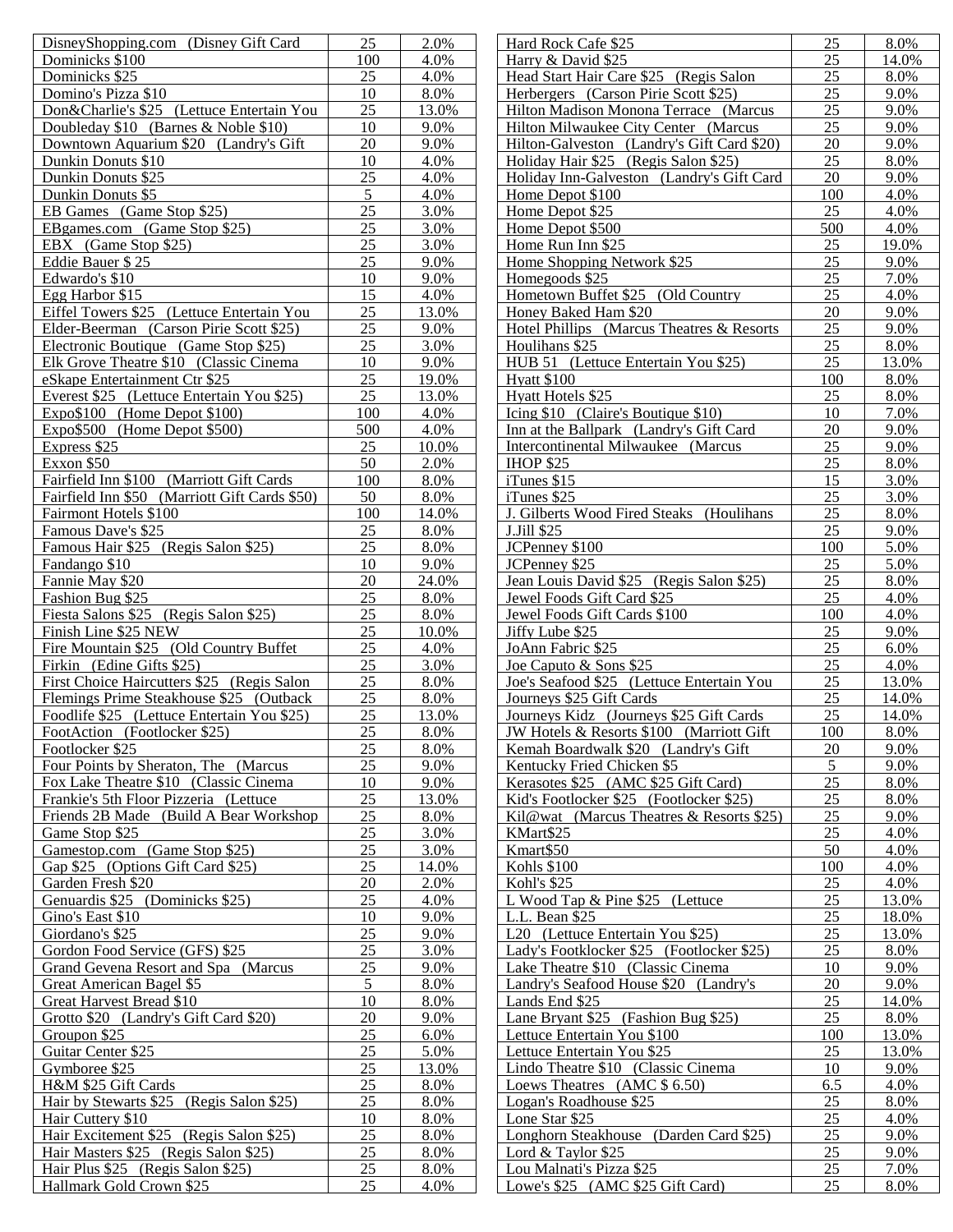| Lowes Home Improvement \$100                    | 100             | 4.0%  | Panopoulos Hair Salons \$25 (Regis Salon    | 25  | 8.0%  |
|-------------------------------------------------|-----------------|-------|---------------------------------------------|-----|-------|
| Lowes Home Improvement \$25                     | 25              | 4.0%  | Papa Johns Pizza \$10                       | 10  | 8.0%  |
| Lowes Home Improvement \$500                    | 500             | 4.0%  | Paramount Theatre \$10 (Classic Cinema      | 10  | 9.0%  |
| Macroni Grill \$25 (Chili's \$25)               | 25              | 11.0% | Park Avenue Grill (Marcus Theatres &        | 25  | 9.0%  |
| Macy's \$100                                    | 100             | 10.0% | Pavillions \$25 (Dominicks \$25)            | 25  | 4.0%  |
| Macy's \$25                                     | 25              | 10.0% | Payless \$10                                | 10  | 13.0% |
| Maggiano's \$25 (Lettuce Entertain You          | 25              | 13.0% | PBTeen \$25 (William Sonoma Gift Cards      | 25  | 8.0%  |
| Magic Johnson \$25 (AMC \$25 Gift Card)         | 25              | 8.0%  | Pei Wei Asian (P.F.Changs \$25)             | 25  | 8.0%  |
| Magic Johnson Theatres (AMC \$ 6.50)            | 6.5             | 4.0%  | Pesce \$20 (Landry's Gift Card \$20)        | 20  | 9.0%  |
| Magic Pan Crepe Stand \$25 (Lettuce             | 25              | 13.0% | Petite Sophicate \$25 (Fashion Bug \$25)    | 25  | 8.0%  |
| MainStay Suites (Choice Hotels \$25)            | 25              | 4.0%  | Petsmart \$25                               | 25  | 4.0%  |
| MainStay Suites (Choice Hotels \$100)           | 100             | 4.0%  | Petterino's \$25 (Lettuce Entertain You     | 25  | 13.0% |
| Marathon \$100                                  | 100             | 3.0%  | Phillips Chop House (Marcus Theatres &      | 25  | 9.0%  |
|                                                 | 25              | 3.0%  | Phineas \$25 (Houlihans \$25)               | 25  | 8.0%  |
| Marathon \$25<br>Marcus Theatres & Resorts \$25 | 25              | 9.0%  |                                             | 25  | 9.0%  |
|                                                 | 25              |       | Peir 1 Imports \$25                         | 25  |       |
| Marianos Fresh Market \$25                      |                 | 4.0%  | Piperlime.com (Options Gift Card \$25)      |     | 14.0% |
| Marianos Fresh Market \$100                     | 100             | 4.0%  | Pizza Hut \$10                              | 10  | 8.0%  |
| Mario Tricoci \$25                              | 25              | 8.0%  | Pizzeria Uno \$25                           | 25  | 12.0% |
| Mario Tricoci \$100                             | 100             | 8.0%  | Plato's Closet \$25                         | 25  | 8.0%  |
| Marriott Gift Cards \$100                       | 100             | 8.0%  | Pottery Barn \$25 (William Sonoma Gift)     | 25  | 8.0%  |
| Marriott Gift Cards \$50                        | 50              | 8.0%  | Pottery Barn Kids \$25 (William Sonoma      | 25  | 8.0%  |
| Marriott Gift Cards \$500                       | 500             | 8.0%  | Qdoba Mexican Grill \$25                    | 25  | 7.0%  |
| Marshalls \$25                                  | 25              | 7.0%  | <b>Ouality</b> (Choice Hotels \$25)         | 25  | 4.0%  |
| Mason Street Grill (Marcus Theatres &           | 25              | 9.0%  | Quality (Choice Hotels \$100)               | 100 | 4.0%  |
| Mastercuts \$25 (Regis Salon \$25)              | 25              | 8.0%  | <b>Ouiznos \$10 Gift Cards</b>              | 10  | 9.0%  |
| Meadowview Theatre \$10 (Classic                | 10              | 9.0%  | R. J. Grunts \$25 (Lettuce Entertain You    | 25  | 13.0% |
| Meijer \$100 Gift Cards                         | 100             | 3.0%  | Rainforest Cafe \$20 (Landry's Gift Card    | 20  | 9.0%  |
| Meijer \$25 Gift Cards                          | 25              | 3.0%  | Randalls \$25 (Dominicks \$25)              | 25  | 4.0%  |
| Menards \$100                                   | 100             | 3.0%  | Red Lobster \$25 (Darden Card \$25)         | 25  | 9.0%  |
| Menards \$25                                    | 25              | 3.0%  | Red Robin \$10                              | 10  | 8.0%  |
| Men's Wearhouse \$25                            | 25              | 7.0%  | Red Robin \$25                              | 25  | 8.0%  |
| Mia & Maxx \$25 (Regis Salon \$25)              | 25              | 8.0%  | Red Sushi \$20 (Landry's Gift Card \$20)    | 20  | 9.0%  |
| Michael's Crafts \$25                           | 25              | 4.0%  | Reel Club (Lettuce Entertain You \$25)      | 25  | 13.0% |
| Milwaukee Chop House (Marcus Theatres           | 25              | 9.0%  | Regal Entertainment \$25                    | 25  | 9.0%  |
| Mimi's Cafe \$25                                | 25              | 9.0%  | Regis Salon \$25                            | 25  | 8.0%  |
| Mity Nice Grill \$25 (Lettuce Entertain         | 25              | 13.0% | Regis Signature Salon \$25 (Regis Salon     | 25  | 8.0%  |
| Mobil \$50 (Exxon 50)                           | 50              | 2.0%  | <b>REI \$25</b>                             | 25  | 9.0%  |
| Mon Ami Gabi \$25 (Lettuce Entertain            | 25              | 13.0% | Renaissance \$50 (Marriott Gift Cards \$50) | 50  | 8.0%  |
| Mrs. Field's Cookies \$5                        | 5               | 18.0% | Renaissance Inn \$100 (Marriott Gift Cards  | 100 | 8.0%  |
| Mt.Olympus/Treasure Island \$50                 | 50              | 13.0% | Residence Inn \$50 (Marriott Gift Cards     | 50  | 8.0%  |
| Muer \$20 (Landry's Gift Card \$20)             | 20              | 9.0%  | Restaurant, The (Marcus Theatres $\&$       | 25  | 9.0%  |
| Nacional 27 \$25 (Lettuce Entertain You         | 25              | 13.0% |                                             |     | 30.0% |
| Nike \$25                                       |                 |       | Restaurant.com \$10                         | 10  |       |
|                                                 | 25              | 14.0% | <b>Restoration Hardware \$25</b>            | 25  | 13.0% |
| Noodles & Company \$10                          | 10              | 6.0%  | Rich Gas $$100$ (Speedway $$100$ )          | 100 | 4.0%  |
| Noodles & Company \$25                          | 25              | 6.0%  | Rich Gas \$25 (Speedway \$25)               | 25  | 4.0%  |
| North Riverside Mall Theatre\$1 (Classic        | 10              | 9.0%  | Rockbottom/Old Chicago \$25                 | 25  | 6.0%  |
| Oberweis Dairy \$10                             | 10              | 9.0%  | Rocky MounChocolate \$10                    | 10  | 12.0% |
| Office Depot \$25                               | 25              | 4.0%  | Ross dress for less \$25                    | 25  | 8.0%  |
| Office Max \$100                                | 100             | 5.0%  | Roy's \$25 (Outback \$25)                   | 25  | 8.0%  |
| Office Max \$25                                 | 25              | 5.0%  | Ryans \$25 (Old Country Buffet \$25)        | 25  | 4.0%  |
| Ogden 6 Theatre \$10 (Classic Cinema            | 10              | 9.0%  | Safeway \$25 (Dominicks \$25)               | 25  | 4.0%  |
| Old Chicago \$25 (Rockbottom/Old                | 25              | 6.0%  | Safeway Gas \$25 (Dominicks \$25)           | 25  | 4.0%  |
| Old Country Buffet \$25                         | 25              | 4.0%  | Sally Beauty Supply \$25                    | 25  | 14.0% |
| Old Navy \$25 (Options Gift Card \$25)          | 25              | 14.0% | Salt Grass Steakhouse \$20 (Landry's Gift   | 20  | 9.0%  |
| Olive Garden \$25 (Darden Card \$25)            | 25              | 9.0%  | Sam's Club (Walmart \$100)                  | 100 | 2.0%  |
| Omaha Steaks \$25                               | 25              | 8.0%  | Sam's Club (Walmart \$25)                   | 25  | 2.0%  |
| Omni Hotels/Resorts \$50                        | 50              | 8.0%  | Sam's Club (Walmart \$50)                   | 50  | 2.0%  |
| Omni Hotels/Resorts \$100                       | 100             | 8.0%  | San Luis Resort, The (Landry's Gift Card    | 20  | 9.0%  |
| On the Border \$25 (Chili's \$25)               | 25              | 11.0% | Sara Lee \$10                               | 10  | 13.0% |
| Once Upon A Child \$25                          | 25              | 8.0%  | Saturdays's Hair Salon \$25 (Regis Salon    | 25  | 8.0%  |
| Options Gift Card \$25                          | 25              | 14.0% | Scoozi \$25 (Lettuce Entertain You \$25)    | 25  | 13.0% |
| Original Cookie Co. (Mrs. Field's Cookies       | $5\overline{)}$ | 18.0% | Sears $$25$                                 | 25  | 4.0%  |
| Osteria Via Stato \$25 (Lettuce Entertain       | 25              | 13.0% | Sears \$250                                 | 250 | 4.0%  |
| Outback \$25                                    | 25              | 8.0%  | Seasons 52 \$25 (Florida only) (Darden      | 25  | 9.0%  |
| Overstock.com \$25                              | 25              | 9.0%  | Sephora \$20                                | 20  | 5.0%  |
| P.F.Changs \$25                                 | 25              | 8.0%  | Shaw's Crabhouse \$25 (Lettuce Entertain    | 25  | 13.0% |
| Pak'N Save \$25 (Dominicks \$25)                | 25              | 4.0%  | Shell \$25                                  | 25  | 3.0%  |
| Panera \$10                                     | 10              | 9.0%  | Shell \$50                                  | 50  | 3.0%  |
| Panera \$25                                     | 25              | 9.0%  | <b>Shell \$100</b>                          | 100 | 3.0%  |
|                                                 |                 |       |                                             |     |       |